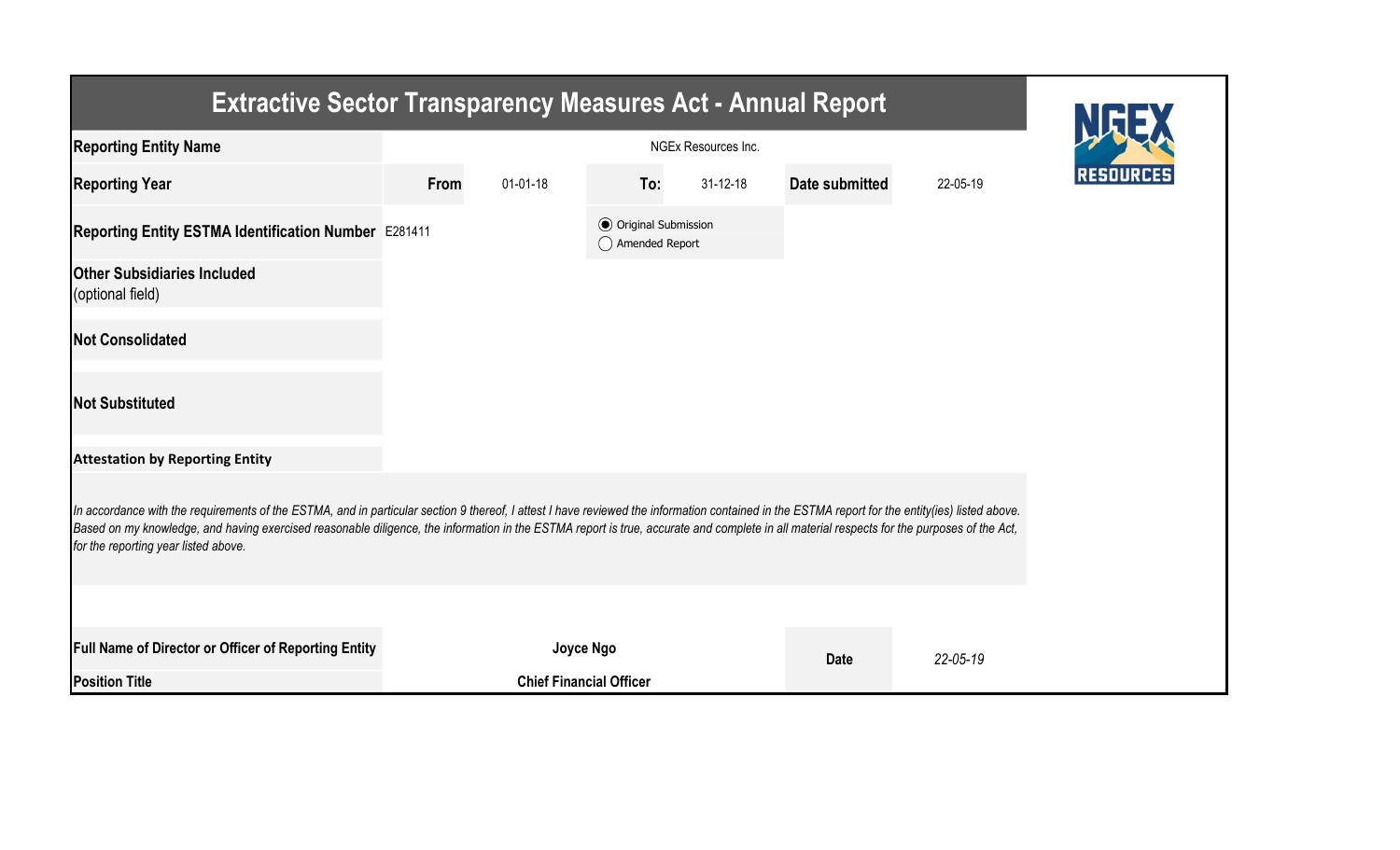| Extractive Sector Transparency Measures Act - Annual Report                                                                                                                      |                          |                                                                        |                                       |                |         |                                |                |                  |                                               |                                      |                                                                                                                                                                           |  |
|----------------------------------------------------------------------------------------------------------------------------------------------------------------------------------|--------------------------|------------------------------------------------------------------------|---------------------------------------|----------------|---------|--------------------------------|----------------|------------------|-----------------------------------------------|--------------------------------------|---------------------------------------------------------------------------------------------------------------------------------------------------------------------------|--|
| <b>Reporting Year</b><br><b>Reporting Entity Name</b><br><b>Reporting Entity ESTMA</b><br><b>Identification Number</b><br><b>Subsidiary Reporting Entities (if</b><br>necessary) | From:                    | $01-01-18$                                                             | To:<br>NGEx Resources Inc.<br>E281411 | $31 - 12 - 18$ |         | Currency of the Report CAD     |                |                  |                                               |                                      |                                                                                                                                                                           |  |
|                                                                                                                                                                                  | <b>Payments by Payee</b> |                                                                        |                                       |                |         |                                |                |                  |                                               |                                      |                                                                                                                                                                           |  |
| Country                                                                                                                                                                          | Payee Name <sup>1</sup>  | Departments, Agency, etc<br>within Payee that Received<br>Payments $2$ | <b>Taxes</b>                          | Royalties      | Fees    | <b>Production Entitlements</b> | <b>Bonuses</b> | <b>Dividends</b> | Infrastructure<br><b>Improvement Payments</b> | <b>Total Amount paid to</b><br>Payee | Notes <sup>34</sup>                                                                                                                                                       |  |
| Chile                                                                                                                                                                            | The Government of Chile  |                                                                        |                                       |                | 102,000 |                                |                |                  |                                               |                                      | Government licenses paid via<br>Landman Service S.A. to the<br>102,000 Government of Chile. A weighted<br>average exchange rate of Chilean<br>peso 0.002 to CAD was used. |  |
|                                                                                                                                                                                  |                          |                                                                        |                                       |                |         |                                |                |                  |                                               |                                      |                                                                                                                                                                           |  |
|                                                                                                                                                                                  |                          |                                                                        |                                       |                |         |                                |                |                  |                                               |                                      |                                                                                                                                                                           |  |
|                                                                                                                                                                                  |                          |                                                                        |                                       |                |         |                                |                |                  |                                               |                                      |                                                                                                                                                                           |  |
|                                                                                                                                                                                  |                          |                                                                        |                                       |                |         |                                |                |                  |                                               |                                      |                                                                                                                                                                           |  |
|                                                                                                                                                                                  |                          |                                                                        |                                       |                |         |                                |                |                  |                                               |                                      |                                                                                                                                                                           |  |
|                                                                                                                                                                                  |                          |                                                                        |                                       |                |         |                                |                |                  |                                               |                                      |                                                                                                                                                                           |  |
|                                                                                                                                                                                  |                          |                                                                        |                                       |                |         |                                |                |                  |                                               |                                      |                                                                                                                                                                           |  |
|                                                                                                                                                                                  |                          |                                                                        |                                       |                |         |                                |                |                  |                                               |                                      |                                                                                                                                                                           |  |
|                                                                                                                                                                                  |                          |                                                                        |                                       |                |         |                                |                |                  |                                               |                                      |                                                                                                                                                                           |  |
|                                                                                                                                                                                  |                          |                                                                        |                                       |                |         |                                |                |                  |                                               |                                      |                                                                                                                                                                           |  |
|                                                                                                                                                                                  |                          |                                                                        |                                       |                |         |                                |                |                  |                                               |                                      |                                                                                                                                                                           |  |
|                                                                                                                                                                                  |                          |                                                                        |                                       |                |         |                                |                |                  |                                               |                                      |                                                                                                                                                                           |  |
|                                                                                                                                                                                  |                          |                                                                        |                                       |                |         |                                |                |                  |                                               |                                      |                                                                                                                                                                           |  |
|                                                                                                                                                                                  |                          |                                                                        |                                       |                |         |                                |                |                  |                                               |                                      |                                                                                                                                                                           |  |
| <b>Additional Notes:</b>                                                                                                                                                         |                          |                                                                        |                                       |                |         |                                |                |                  |                                               |                                      |                                                                                                                                                                           |  |